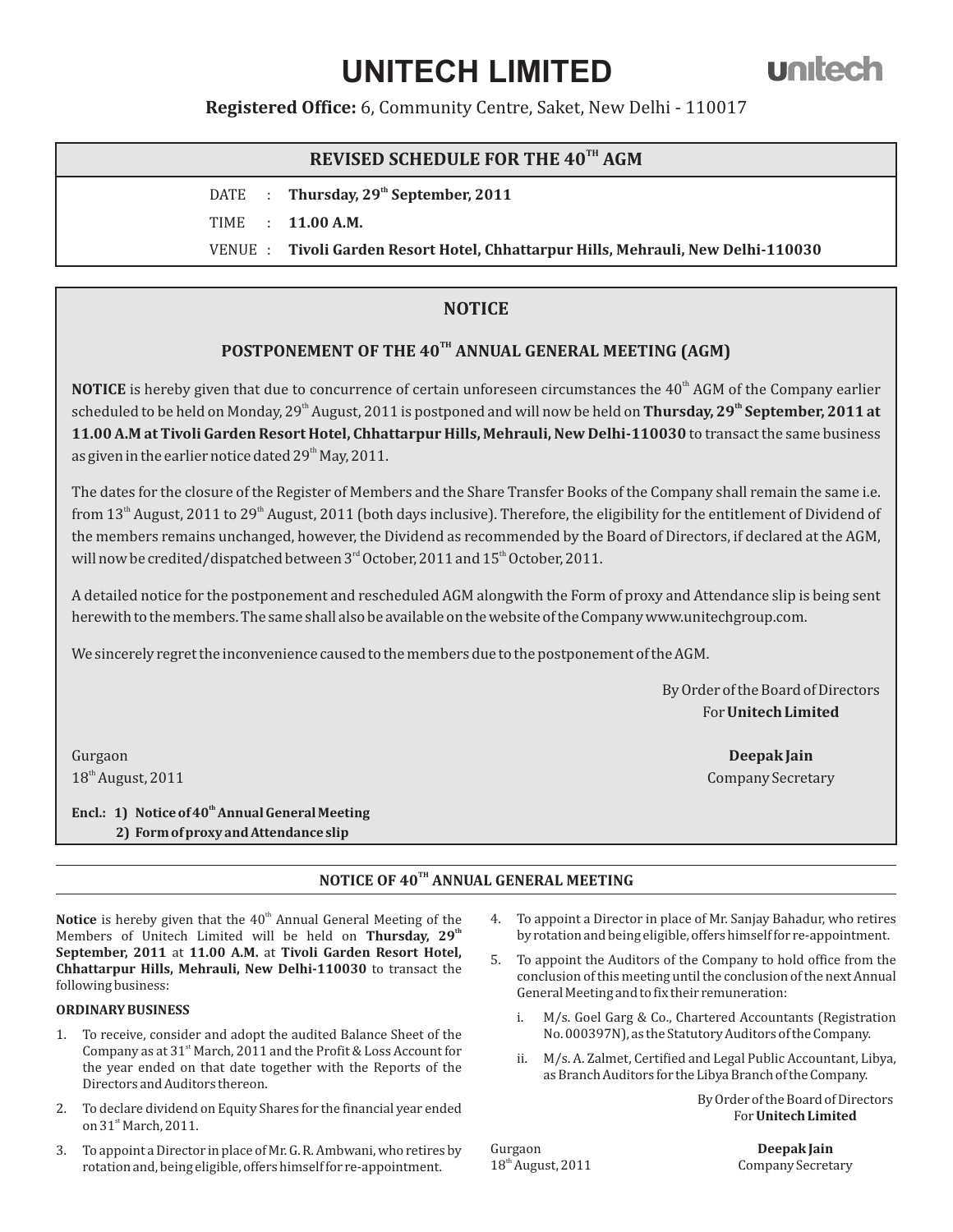#### **NOTES:**

- 1. **A MEMBER ENTITLED TO ATTEND AND VOTE AT THE MEETING IS ENTITLED TO APPOINT A PROXY TO ATTEND AND VOTE (ONLY IN CASE OF A POLL) INSTEAD OF HIMSELF AND THE PROXY SO APPOINTED NEED NOT BE A MEMBER OF**  THE COMPANY. A Proxy or proxies, in order to be effective, must reach the Registered Office of the Company, not later than 48 hours before the commencement of the meeting, duly completed, stamped and signed. A blank Proxy Form is enclosed.
- 2. Individuals representing the Corporate Members intending to attend the Meeting are requested to carry a certified true copy of the Board Resolution as per Section 187 of the Companies Act, 1956, authorising him to attend and vote on their behalf at the Meeting.
- 3. The Register of Members and the Share Transfer Books of the Company shall remain closed from  $13<sup>th</sup>$  August, 2011 to  $29<sup>th</sup>$ August, 2011 (both days inclusive). The dividend on equity shares, as recommended by the Board of Directors, if declared at the meeting, will be credited/ dispatched between  $3<sup>rd</sup>$  October,  $2011$  and  $15<sup>th</sup>$  October, 2011 and will be payable to those members, if holding shares in physical form, whose names will appear on the Register of Members of the Company at the close of business hours on 29<sup>th</sup> August, 2011 after giving effect to all valid transfers in physical forms lodged with the Company or its Registrar & Share Transfer Agent on or before  $12<sup>th</sup>$  August, 2011 and to beneficial owners, if holding shares in electronic form, whose names appear in the statement of beneficial owners provided by Depositories to the Company/ RTA as at the close of business hours on  $12<sup>th</sup>$  August, 2011.
- 4. Information required under Clause 49 (IV) (G) of the Listing Agreement with respect to the Directors being reappointed is provided in the Report on Corporate Governance. Further, the Company has received requisite disclosures as required under clause 49 (IV) (E) (v) of the Listing Agreement and the Companies (Disqualification of Directors under Section 274 (1) (g) of the Companies Act, 1956) Rules, 2003 from the concerned directors.
- 5. Documents referred to in this Notice will be available for inspection by the Members at the registered office of the Company between 10.30 A.M. and 4.00 P.M. on all working days prior to the date of the Annual General Meeting and will also be available for inspection at the meeting.
- 6. Members holding shares of the Company in physical form are requested to intimate change(s), if any, in their registered address or Bank mandate/details to the Registrar and Transfer Agent (RTA) of the Company and correspond with them directly regarding Share Transfer/Transmission/ Transposition, Demat, Change of Address, e-mail address, Issue of Duplicate Share Certificate, National Electronic Clearing Service (NECS)/ Electronic Clearing Service (ECS) and Nomination Facility. Members holding shares in demat form must correspond directly with their respective Depository Participants (DPs) and not with the RTA or the Company.
- 7. (a) Reserve Bank of India has initiated NECS for credit of dividend directly to the bank account(s) of the Member(s). To avoid loss of dividend warrants in transit and undue delay in respect of dividend warrants, the Company provides NECS facility to the members for remittance of dividend. This NECS

facility is available at locations identified by the Reserve Bank of India from time to time and covers most of the cities. Members holding shares in physical form and desirous of availing this facility are requested to furnish their Bank Details to the Company's RTA, Alankit Assignments Limited.

- (b) In order to provide protection against fraudulent encashment of dividend warrants, those members who do not wish to receive dividend through ECS system and hold shares in physical form are requested to intimate to the Company or Registrar and Transfer Agent, under the signature of the Sole/First holder, the following information to be printed on the Dividend Warrants:
	- (i) Name of the Sole/First holder and the Folio Number.
	- (ii) Particulars of Bank Account, viz.: name, branch & complete address of the Bank, Bank Account Number and type of Account (Savings, Current etc.).
- (c) Members holding shares in electronic form may kindly note that their Bank account details as furnished by their Depositories to the RTA will be printed on their Dividend Warrants as per the applicable regulations of the Depositories and the Company will not entertain any direct request from such shareholders for deletion of/change in such Bank details.
- 8. Please read carefully 'General Information for Shareholders' in the Report on Corporate Governance, particularly the information relating to payment of Dividend.
- 9. Members are requested to ensure that their vehicles are parked only in the designated area inside the AGM venue.
- 10. Please note that briefcases, hand-bags, snacks-boxes, cameras, walkmans etc. are not allowed to be carried inside the meeting hall. Further, smoking and consuming of alcohol/alcoholic drink is strictly prohibited at the AGM venue.
- 11. The Annual Report of the Company circulated to the members of the Company, is available at the Company's website i.e. www.unitechgroup.com.
- 12. Members desirous of asking any question or seeking any information in the Meeting are requested to write a letter to the Company Secretary so as to reach him, at least seven days before the date of the Meeting to enable the Management to keep the answers/information ready.
- 13. Members/proxies should bring the valid attendance slips filledin for attending the meeting.
- 14. **The Company whole-heartedly welcomes the Members/ proxies at its Annual General Meeting; the Members/proxies may please note that no gifts/coupons will be distributed at the Annual General Meeting.**
- 15. The reference to notice dated  $29<sup>th</sup>$  May, 2011 at all places in the Annual Report 2010-11 should now be read in reference to the revised notice dated 18<sup>th</sup> August, 2011.

By Order of the Board of Directors For **Unitech Limited**

Gurgaon **Deepak Jain**

18<sup>th</sup> August, 2011 Company Secretary